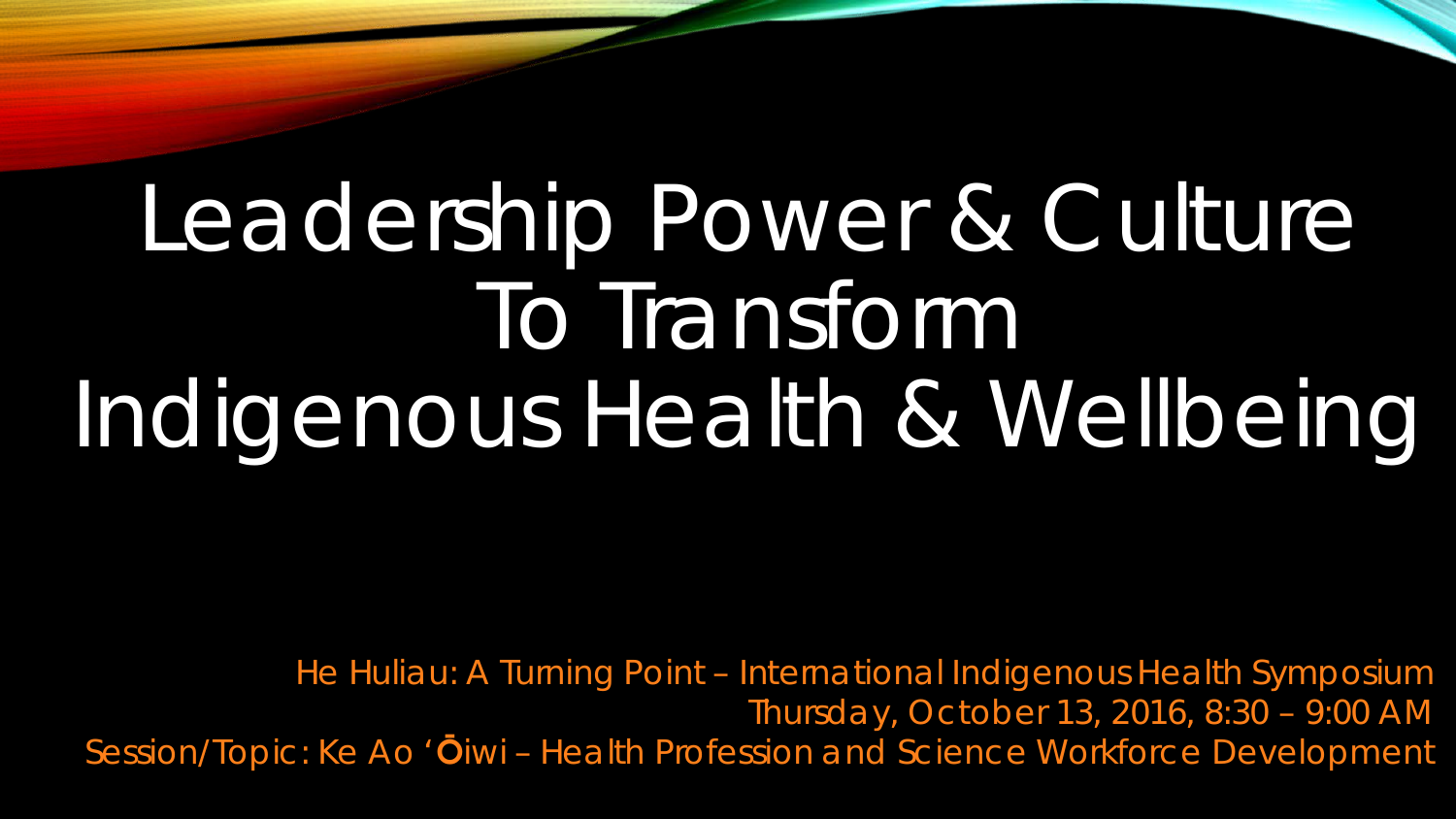# HEALTH PROFESSION & SCIENCE WORKFORCE DEVELOPMENT

- Core Elements (4):
- 1. Goal or Vision
- 2. Change or Transformation
- 3. Leadership Power
- 4. Culture Change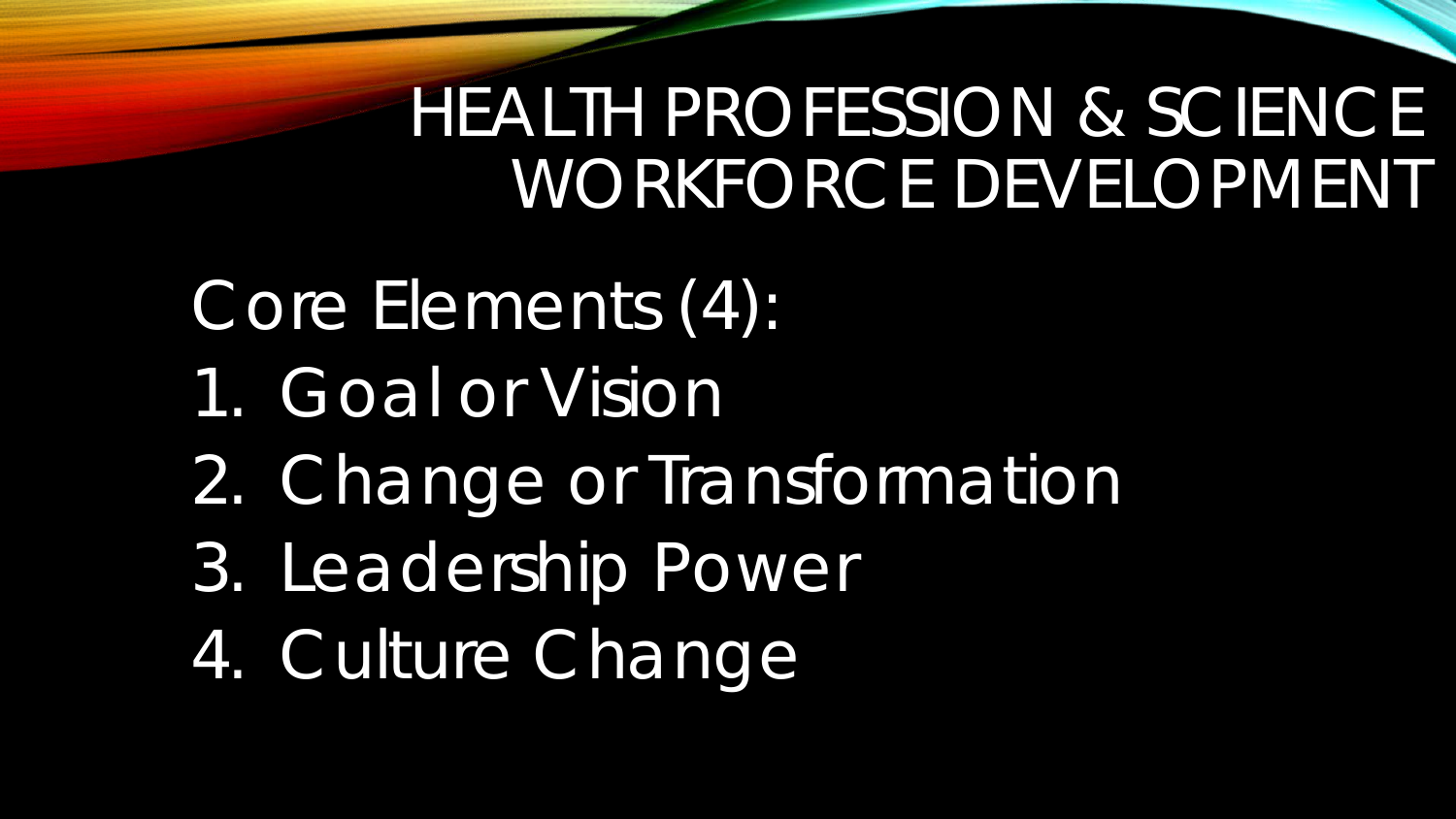# TO DEVELOP A GOAL & VISION

## Leaders need to:

•Utilize the gift of human imagination •Be in a future that does not yet exist.

 *How do indigenous leaders do this? (Is there a difference for indigenous people?)*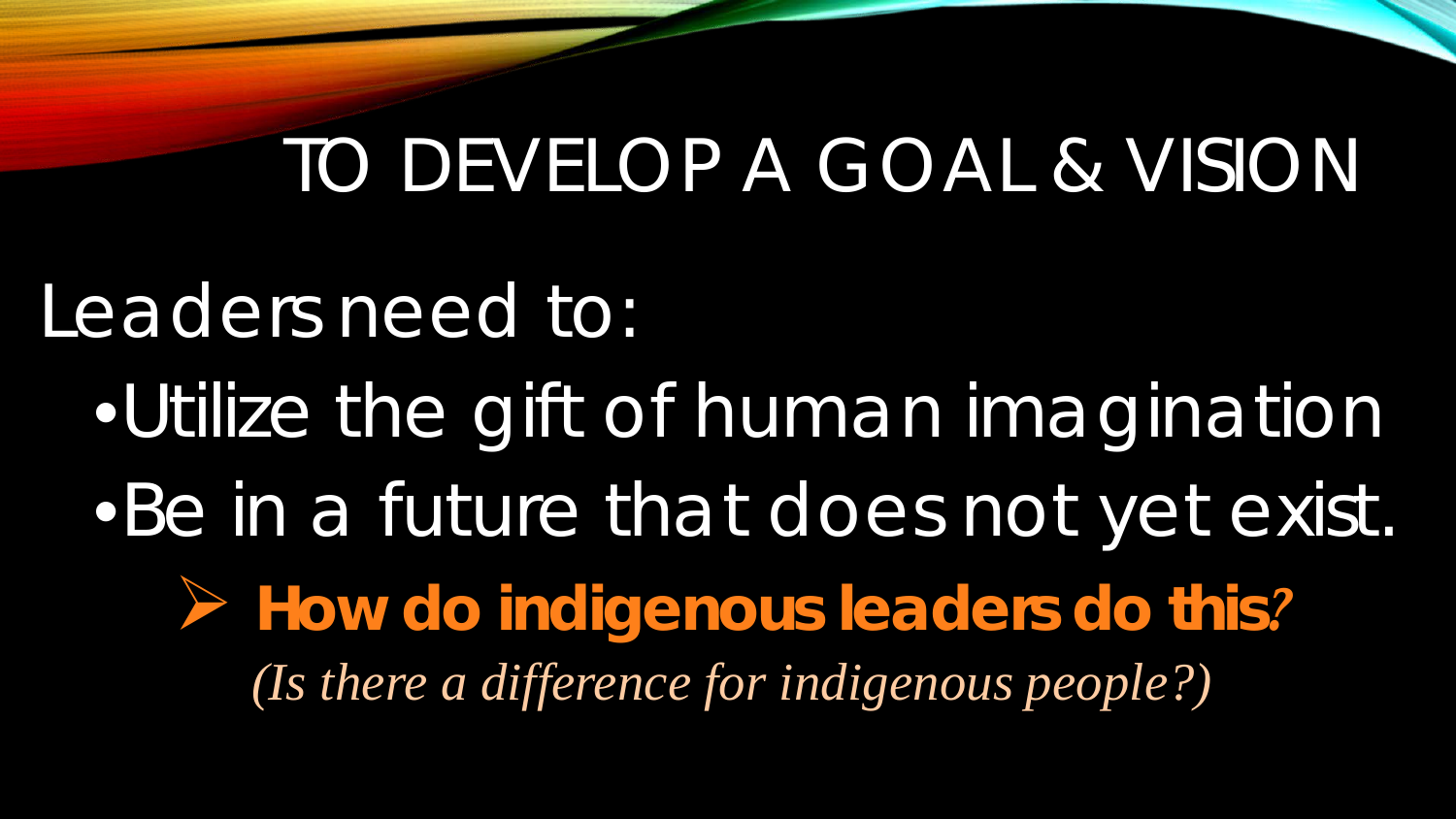#### COLONIZATION IMPOSED A DIFFERENCE

How do indigenous people create a future?

 When we live so close to our past… The effects of colonization Robbed us of our future…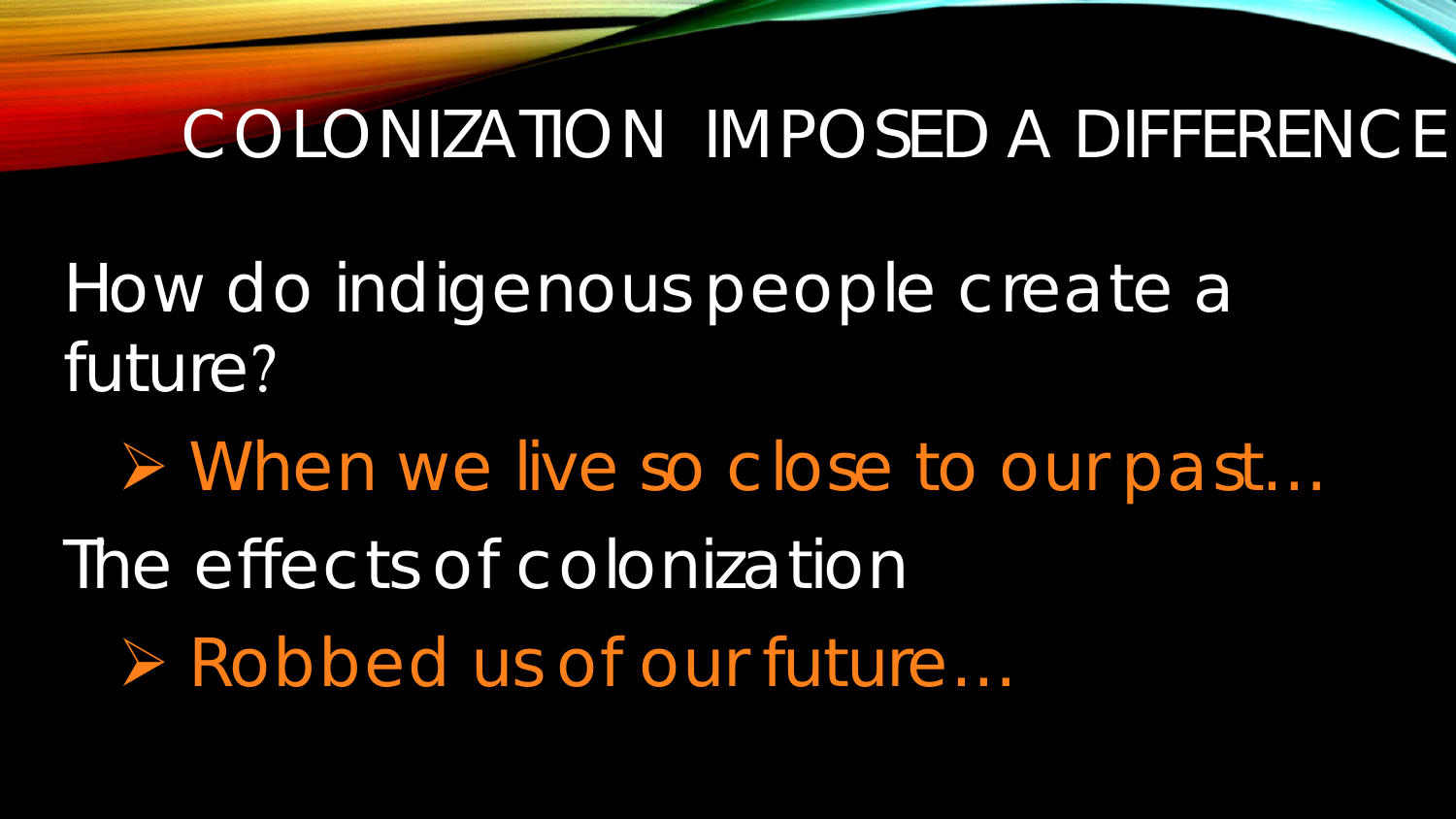## HOW DO WE CHANGE? WORKFORCE TRANSFORMATION

Key Leadership Components (3):

- 1. Be a Transformative leader that fosters imagination & nurture creativity
- 2. Learn and Use Leadership Power
- 3. Generate new Culture Assumptions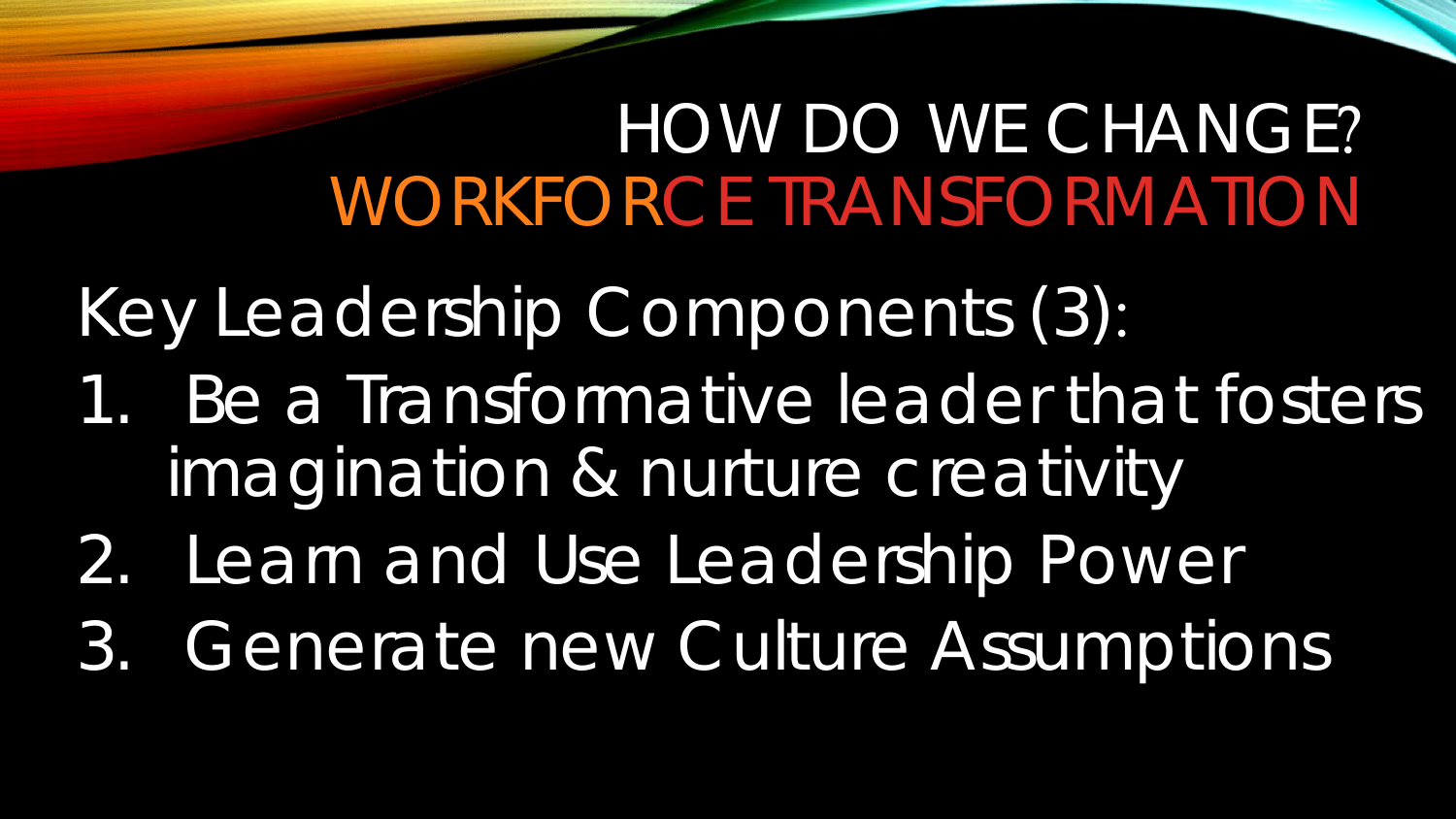## TRANSFORMATIVE LEADERS

You are or will become Transformative Leaders for Indigenous Peoples.

- Mentors and coaches fostered your imagination & nurture creativity.
- You are innovators of your imaginations and creativity.
- You are and will be developing ways to develop the workforce of health/science professionals for the next 3 generations.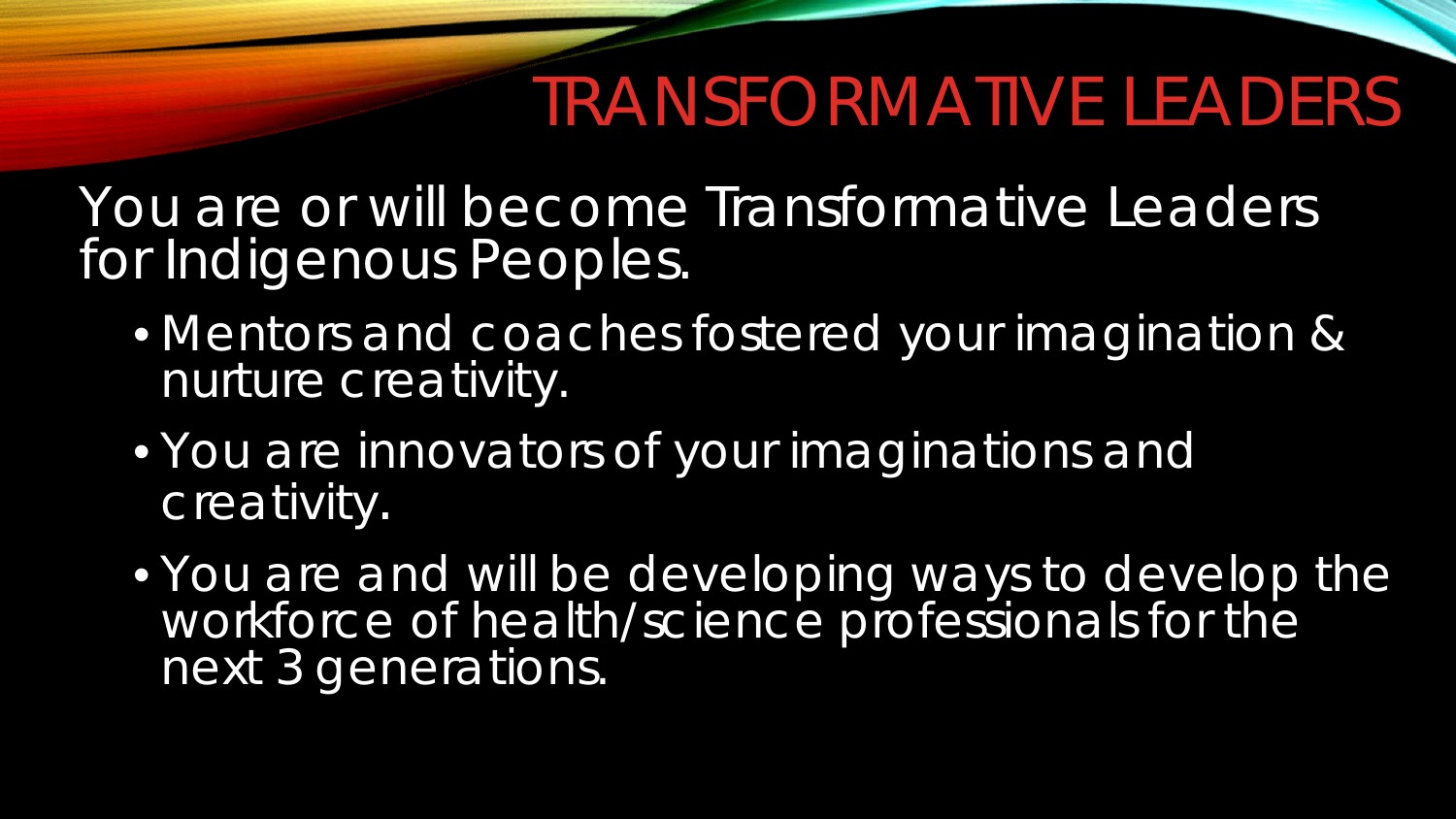#### LEADERSHIP POWER AND INFLUENCE?

•Power is the potential to accomplish your objectives

- •Influence is the manifestation or use of power
- •Power is the Tool, Influence is how you use it.

*Reference on Power: Wayne Boss*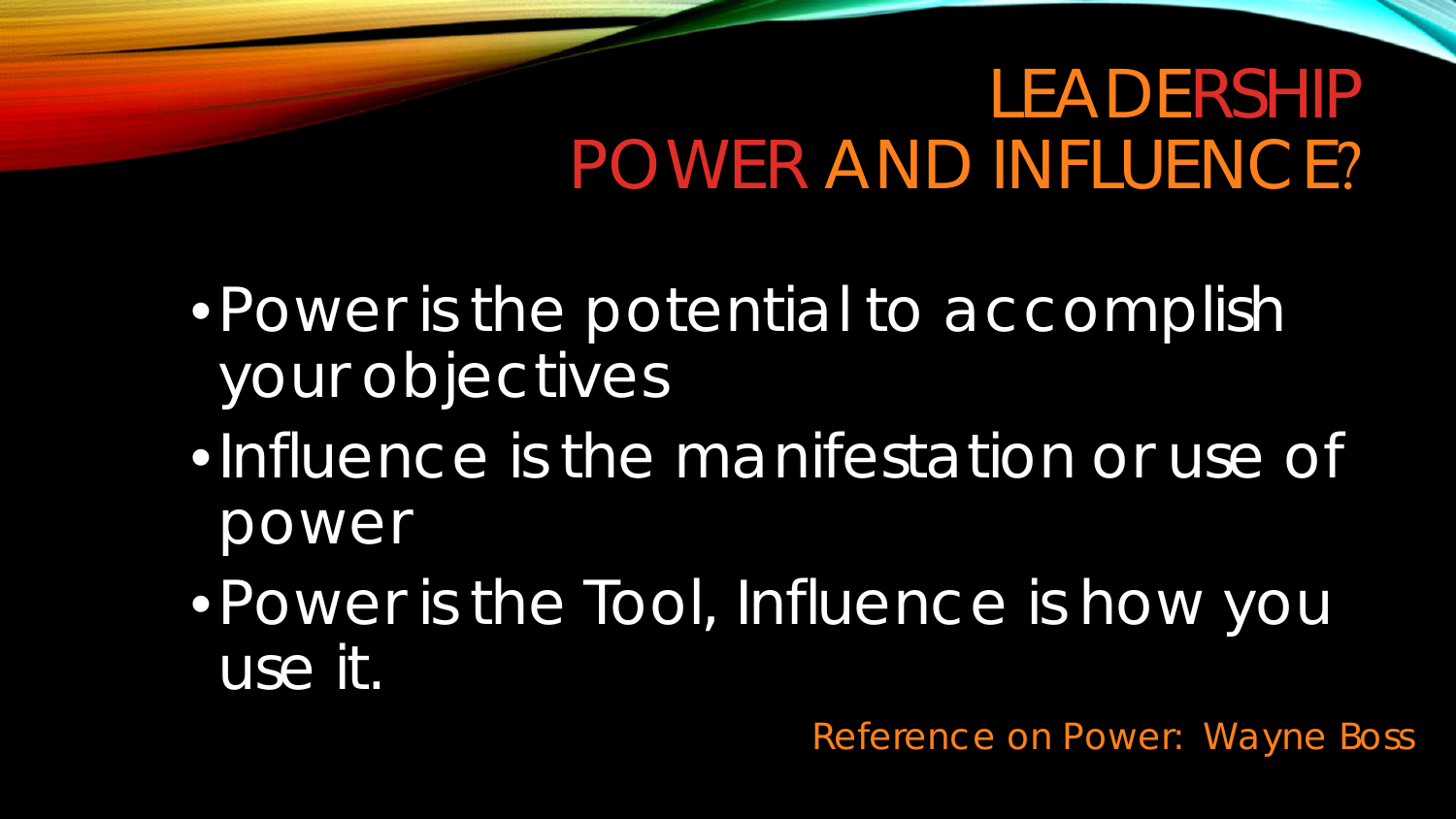#### KINDS OF POWER

- Some sources of power are greater than others:
	- •Weakest Positional & Coercion
	- Greatest Referential & Reward
	- Limited but Significant Expertise

*Reference on Power: Wayne Boss*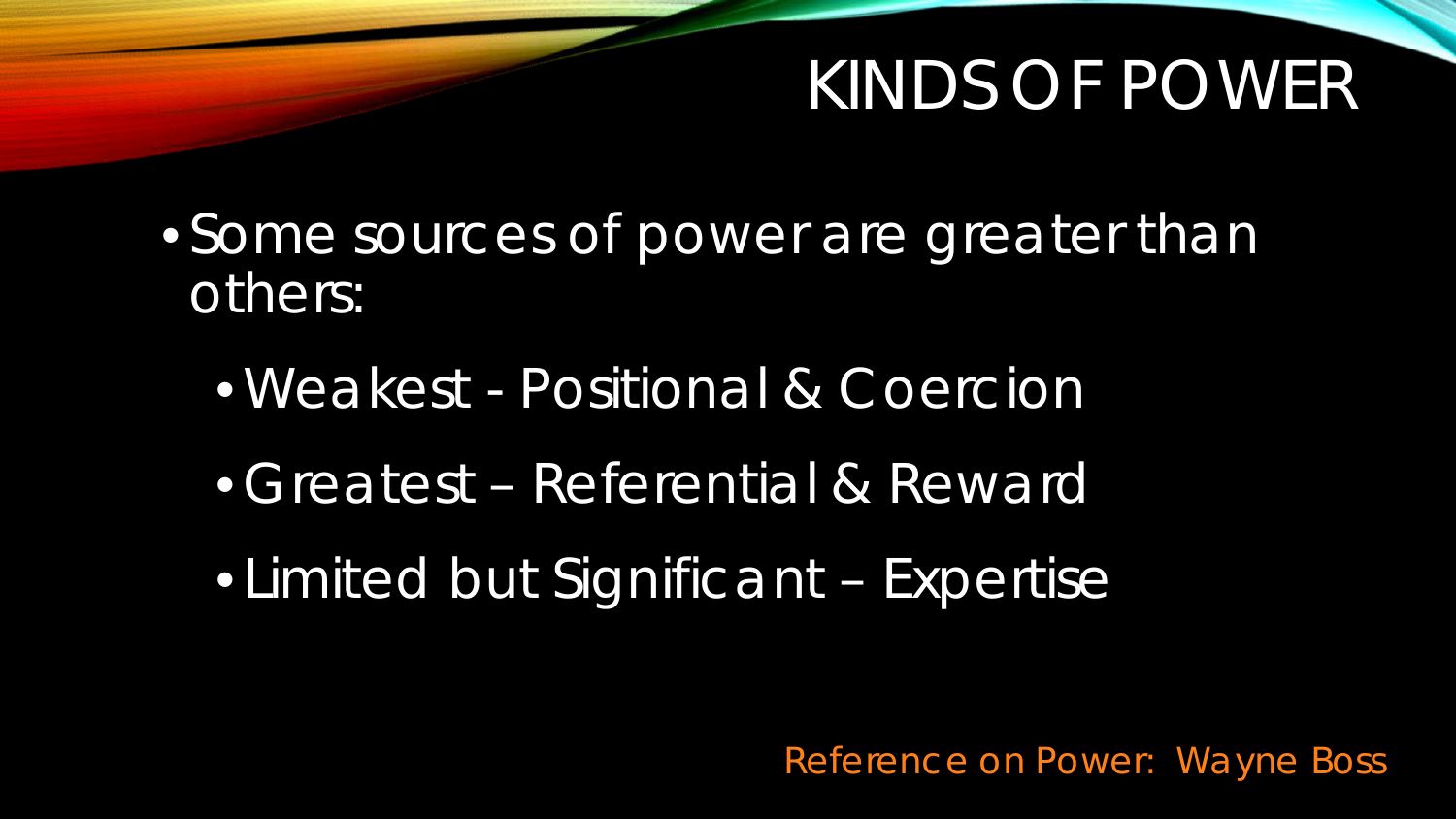# 10 AXIOMS OF POWER

- Sources of power are interrelated & cumulative.
- Power is historical.
- Power is one way. It is given to you.
- If someone controls something important to you, you give them power.
- Power is fragile.
- Most people abuse power.
- Sharing power with others gives you more power.
- Forgiveness gives you more power.
- Power is best manifested on a one-to-one basis
- Never use more power than you need to get the job done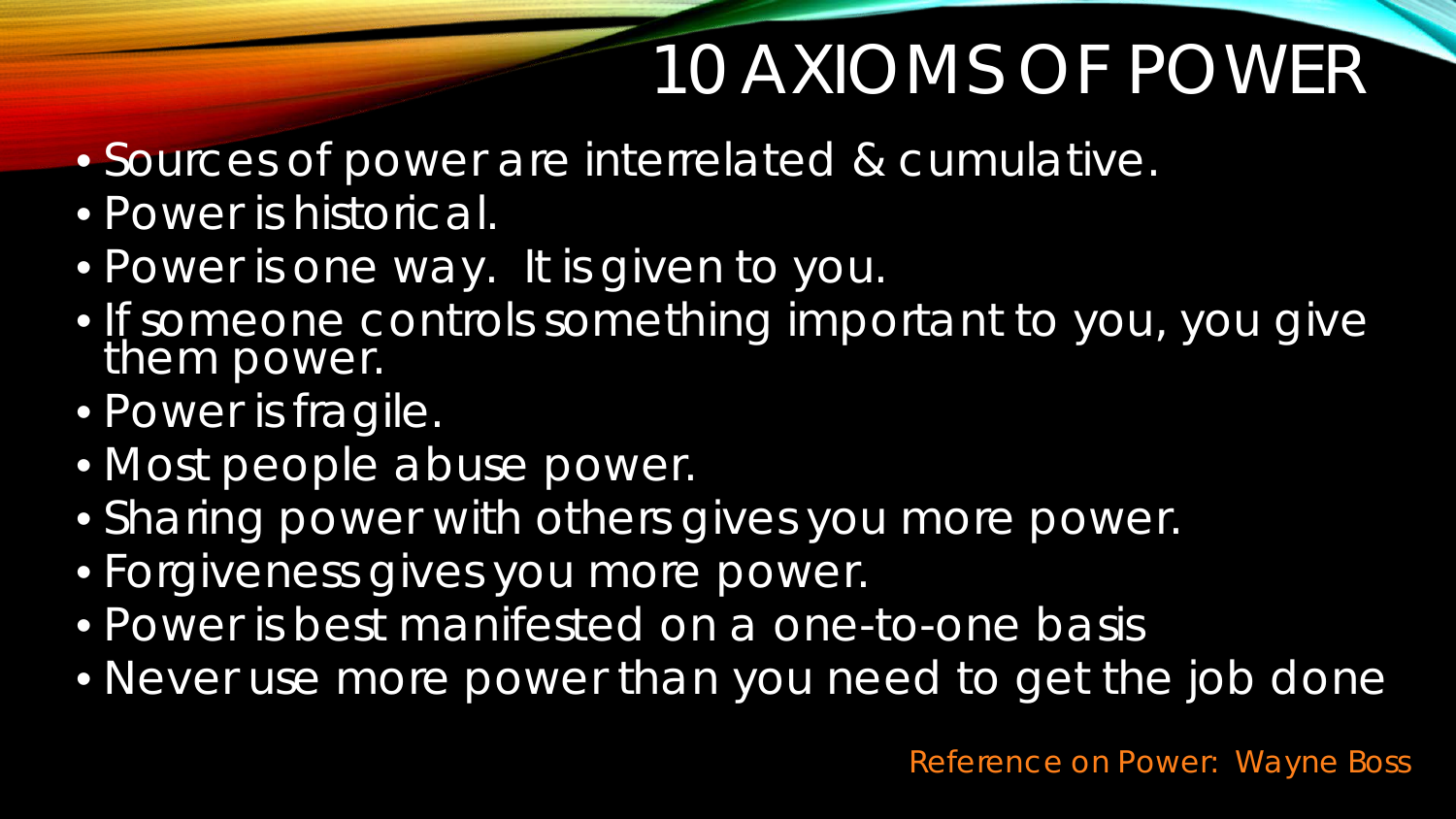## CHANGING CULTURE

#### Working Definition of Culture:

- A pattern of shared tacit assumptions
- Learned by a group as it solved its problems of external adaptation and internal integration,
- •that worked well enough to be considered valid
- and, therefore, taught to new members as the correct way to perceive, think, and feel in relation to those problems.

*Reference: Edgar Schien*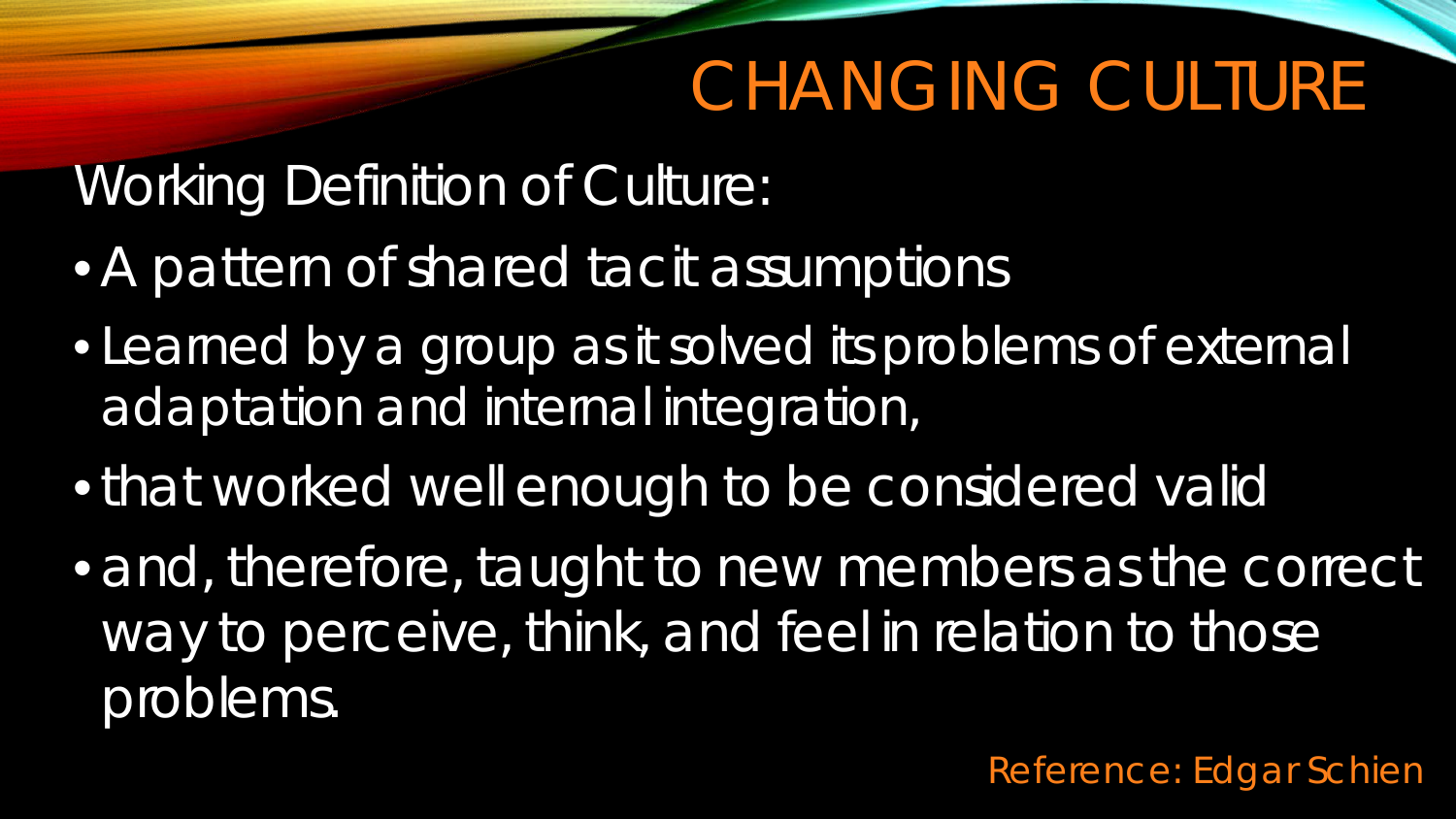# LEADERS CHANGE CULTURE

*How do we address the problem that colonization has robbed us of our future?*

You, as the leaders of indigenous peoples, have the influence and kuleana to restore the future to our people because…

*Your lives embody our future!*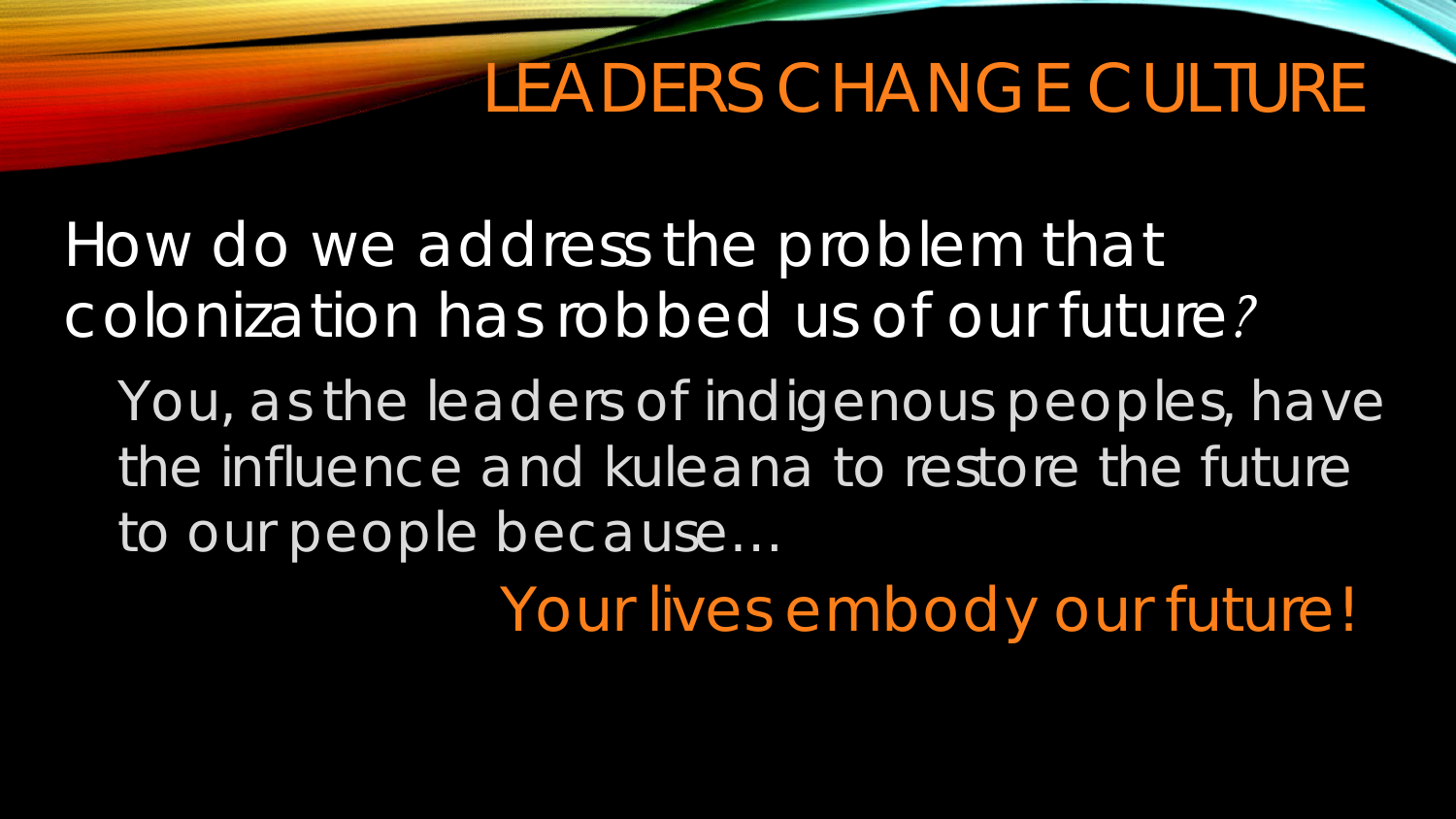# CHANGING CULTURE

#### Tasks to Change Culture:

- Solve the problem of workforce development by selecting a historical (or new) pattern that addresses developing a career in health/science while successfully facing the fear of oppression.
- Teach the belief and master the practice so that it is enhances external adaptation and internal integration within your ethnic group.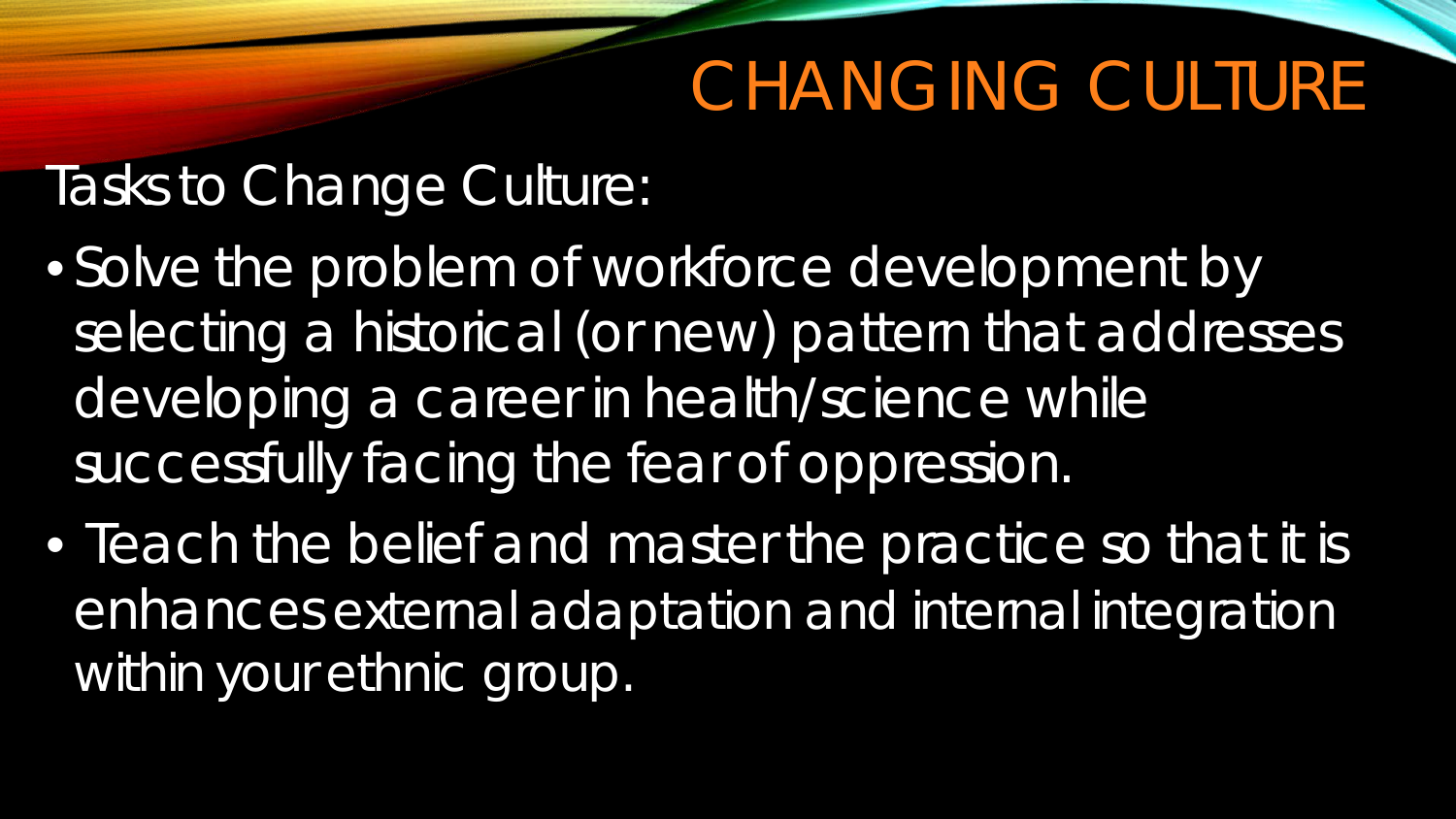#### ANCESTRAL STORIES APPLIED TO THE PRESENT TO ENSURE A FUTURE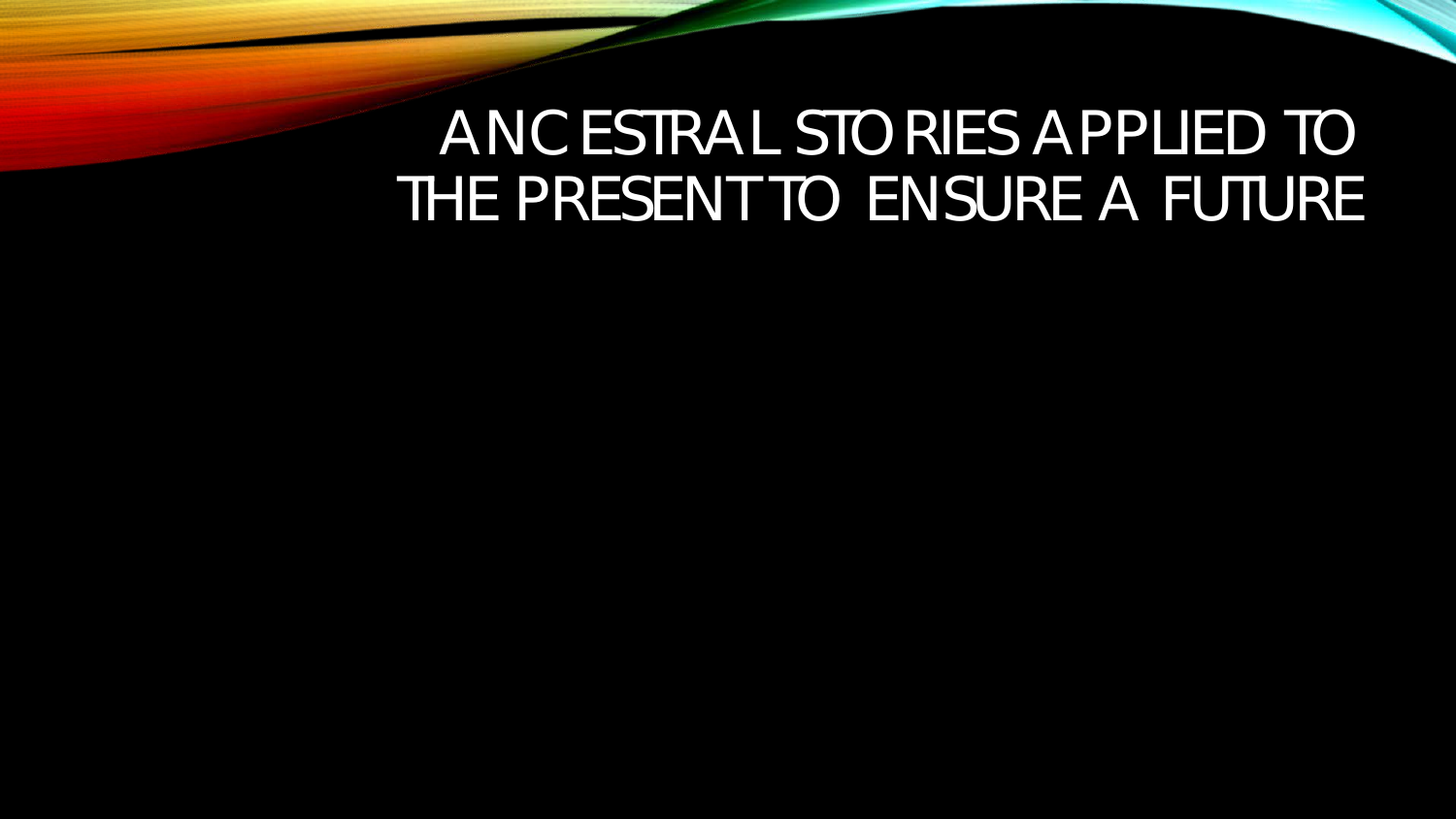#### ANCESTRAL PARALLELS

#### Ancestor

- Ali'i leader for all he served
- Teacher
- Warrior
- Healer
- Creativity & Innovation
- Envisioned the future
- Worked toward the inevitable

#### Medical Student

- Family & Community leader
- Teacher
- Social/Political Activist
- Working to be a Physician
- Envisioned the future
- Trust your creativity/innovation
- Work toward the inevitable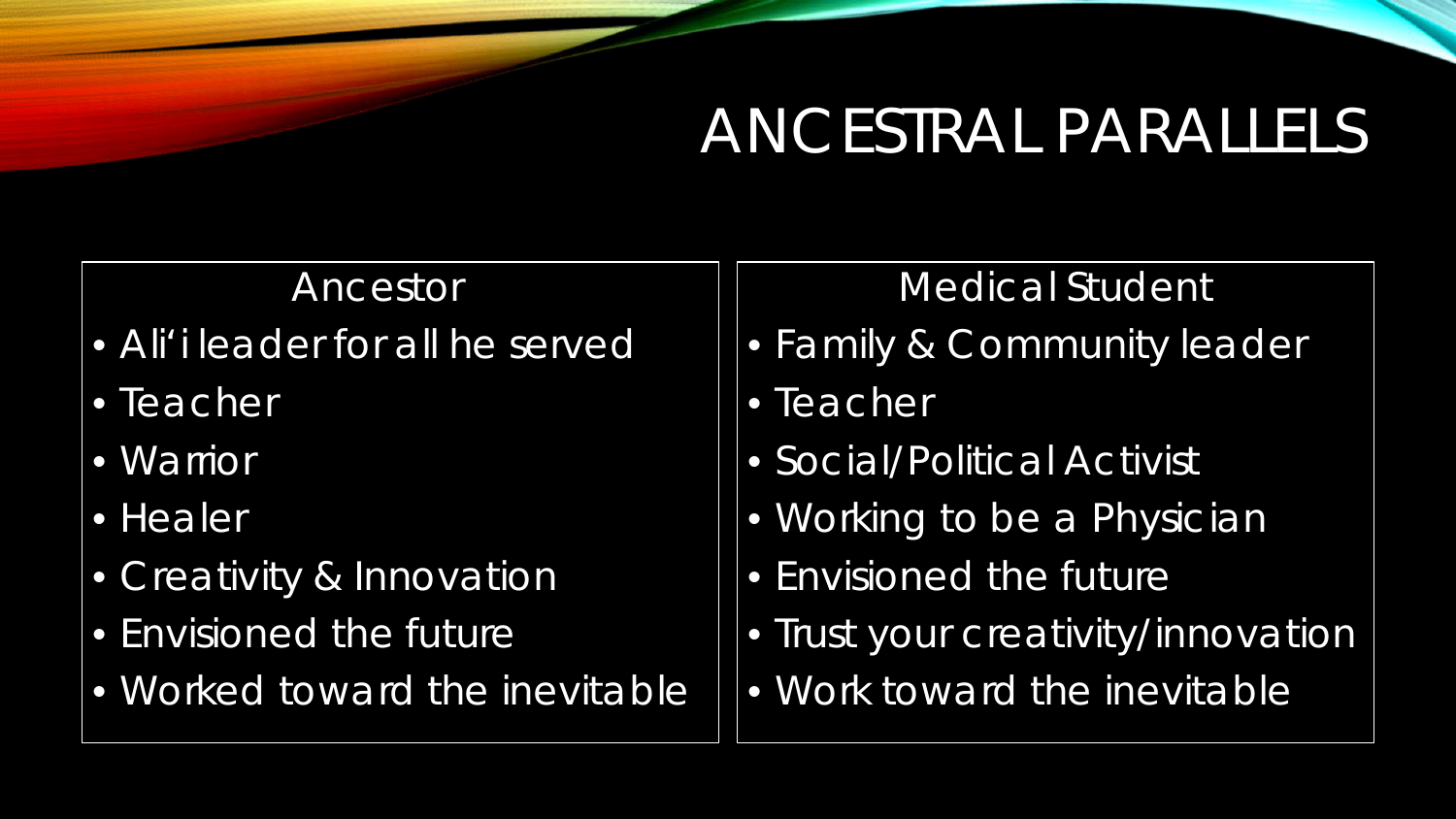# Leadership Power & Culture To Transform Indigenous Health & Wellbeing

*Applied to Health Professional & Science Workforce Development*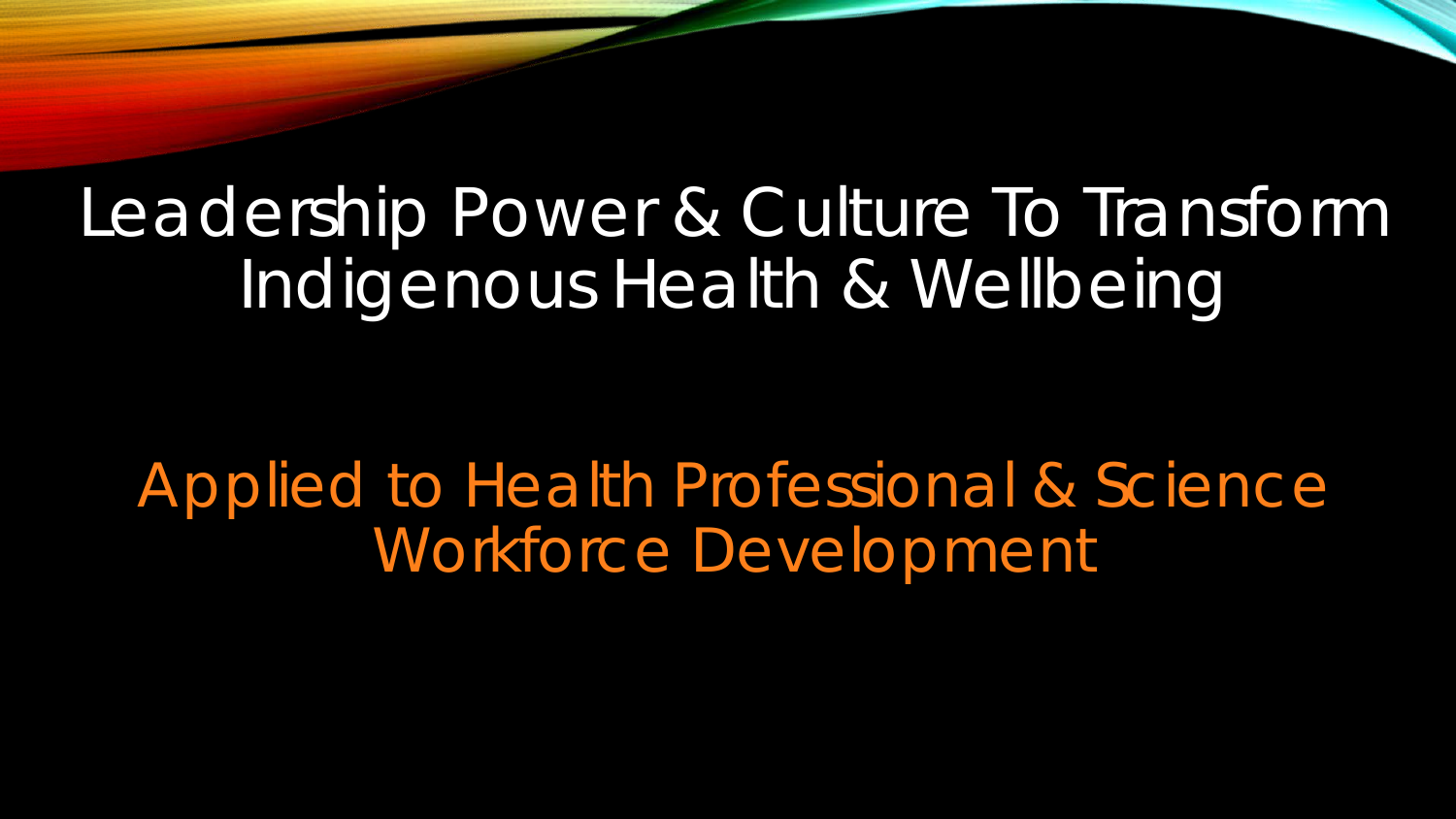# HEALTH PROFESSION & SCIENCE WORKFORCE DEVELOPMENT

#### Core Elements:

- 1. Goal or Vision
- 2. Change or Transformation
- 3. Leadership Power
- 4. Culture Change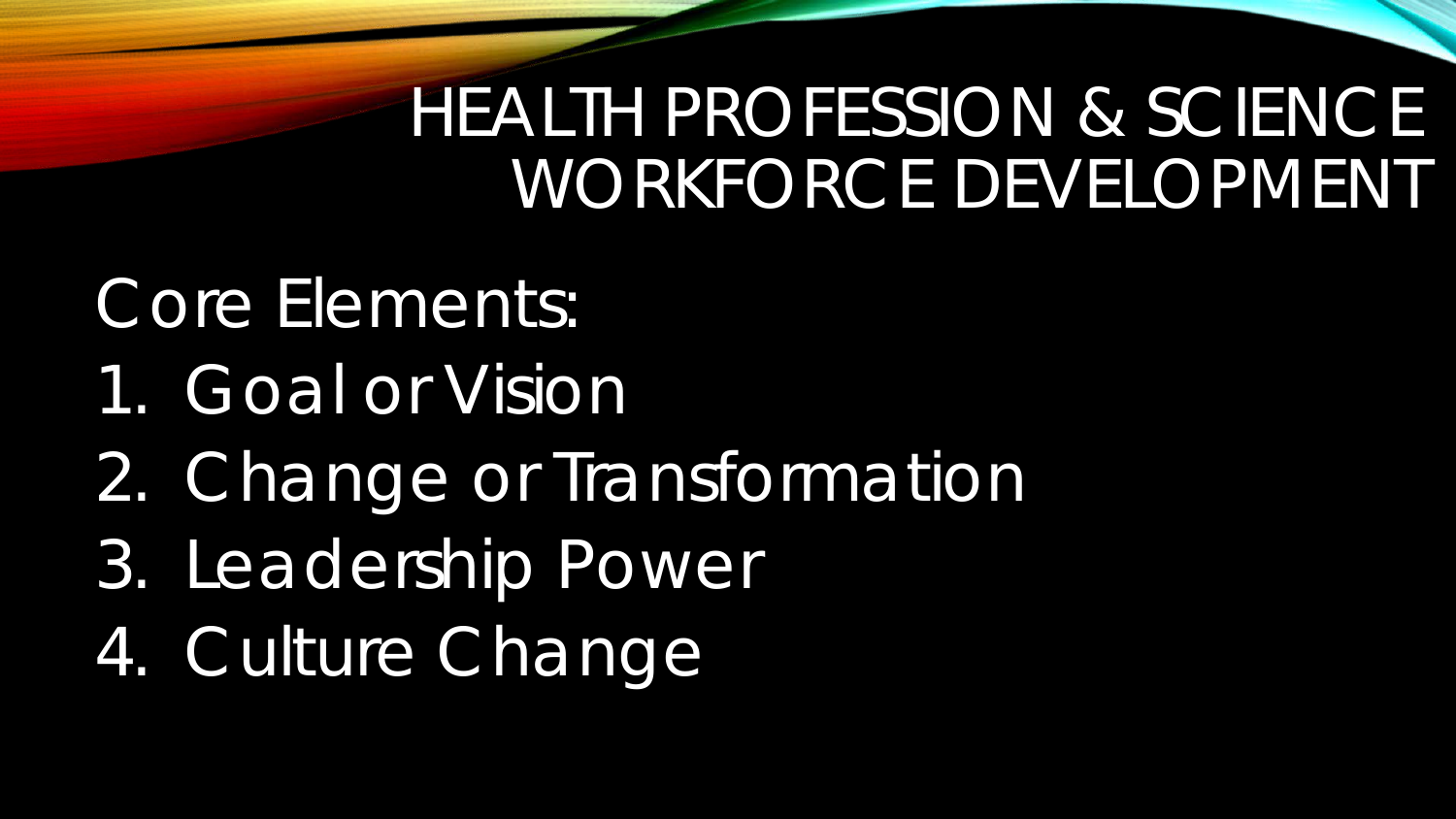#### IN THE SESSIONS THAT FOLLOW *KEEP THESE 7 QUESTIONS IN MIND*

- What (&How) were Goals developed?
- How does the presenter Envision the future?
- What was the process of transformation?
- How might you apply the forms of Leadership Power and Influence to meet your own objectives?
- Did the presenter use ancestral parallels to develop new culture that may become tacit assumptions?
- What are the tacit assumptions of culture employed?
- What core elements do you still need to develop to be a Transformation Indigenous Leader?